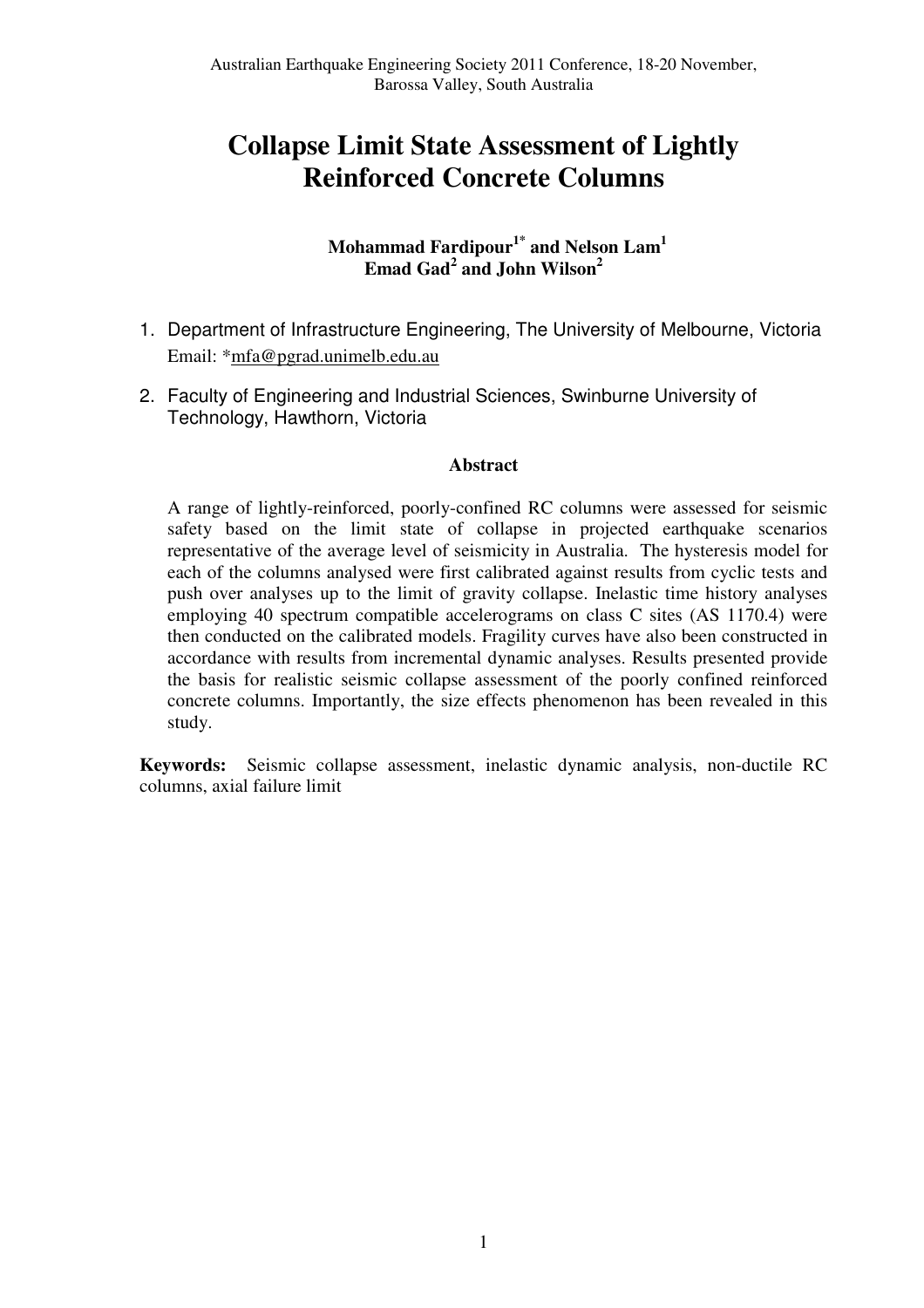# **1. Introduction**

This paper is concerned with the seismic collapse assessment of lightly reinforced, poorly confined reinforced concrete columns which are commonly seen in soft-storey buildings in Australia. Such columns are conventionally known as non-ductile and are automatically deemed to be unsafe in accordance with code provisions originally developed for conditions of high seismic regions (e.g. ATC-40 (1996), FEMA356 (2000), ASCE/SEI 41-06 (2007)). However, recent studies on ground motion behaviour in regions of low and moderate seismicity (such as Australia) and the displacement capacity of lightly reinforced columns have revealed potentials for a refined and more realistic displacement-based seismic collapse assessment of the columns.

Studies by Lam and Chandler (2005) and Lam and Wilson (2004) on displacement controlled phenomenon revealed that the displacement demand of an elastic single degree of freedom system (SDOF) does not increase indefinitely with the natural period of the system. In other words there is a cap on the elastic displacement demand value in cases where the natural period of the structure exceeds the dominant period of excitations  $(T_2)$ . Significantly, this peak displacement demand (PDD) phenomenon is applicable to both elastic and inelastic systems. Thus, a lumped mass system experiencing strength and stiffness degradation (hence lengthening of the effective natural period) would also be capped on its displacement demand. It was revealed by the comprehensive study by Lumantarna et al (2010) that this hypothesis is generally true in conditions of low and moderate seismicity. Meanwhile, recent experimental observations revealed surprising level of drift capacity for shear critical RC columns up to the axial load carrying capacity limit (Rodsin, 2008, Wilson *et al.*, 2009, Wibowo *et al.*, 2010b). Importantly it was observed that the axial load carrying capacity of the column would not necessarily be compromised by initial shear distress (and consequential decrease in lateral strength). For RC columns with minimal vertical and transverse bar ratios of the order of 0.5% and 0.07% the reported drift capacity limit (at axial failure) was 1.5% to 5% respectively (Wibowo *et al.,* (2010b).

This paper presents results of a study over the seismic collapse behaviour of lightly RC columns recognizing its reserved additional lateral displacement capacity. An axial capacity model is presented in Section 2 for estimating the drift capacity of RC columns at the limit of gravity collapse. Section 3 contains a brief description of the FE model employed for simulating the force-displacement response behaviour of RC columns. Some details of the input ground motions for time history analyses have also been presented. Section 4 presents results of parametric studies and illustrates the column size effect phenomenon. Factor of safety values derived from the displacement-based approach are then compared against values derived from the conventional force-based approach. Section 5 presents results of incremental dynamic analyses in the form of fragility curves.

# **2. Axial drift capacity model**

This section presents an axial drift capacity model for shear critical columns that experience yielding of longitudinal bars prior to experiencing excessive shear deformation leading to collapse. A shear mode of failure featuring very brittle behaviour without yielding of any longitudinal reinforcement) may occur in overly reinforced columns with low shear span to depth ratio and is beyond the scope of this paper. The proposed capacity model is a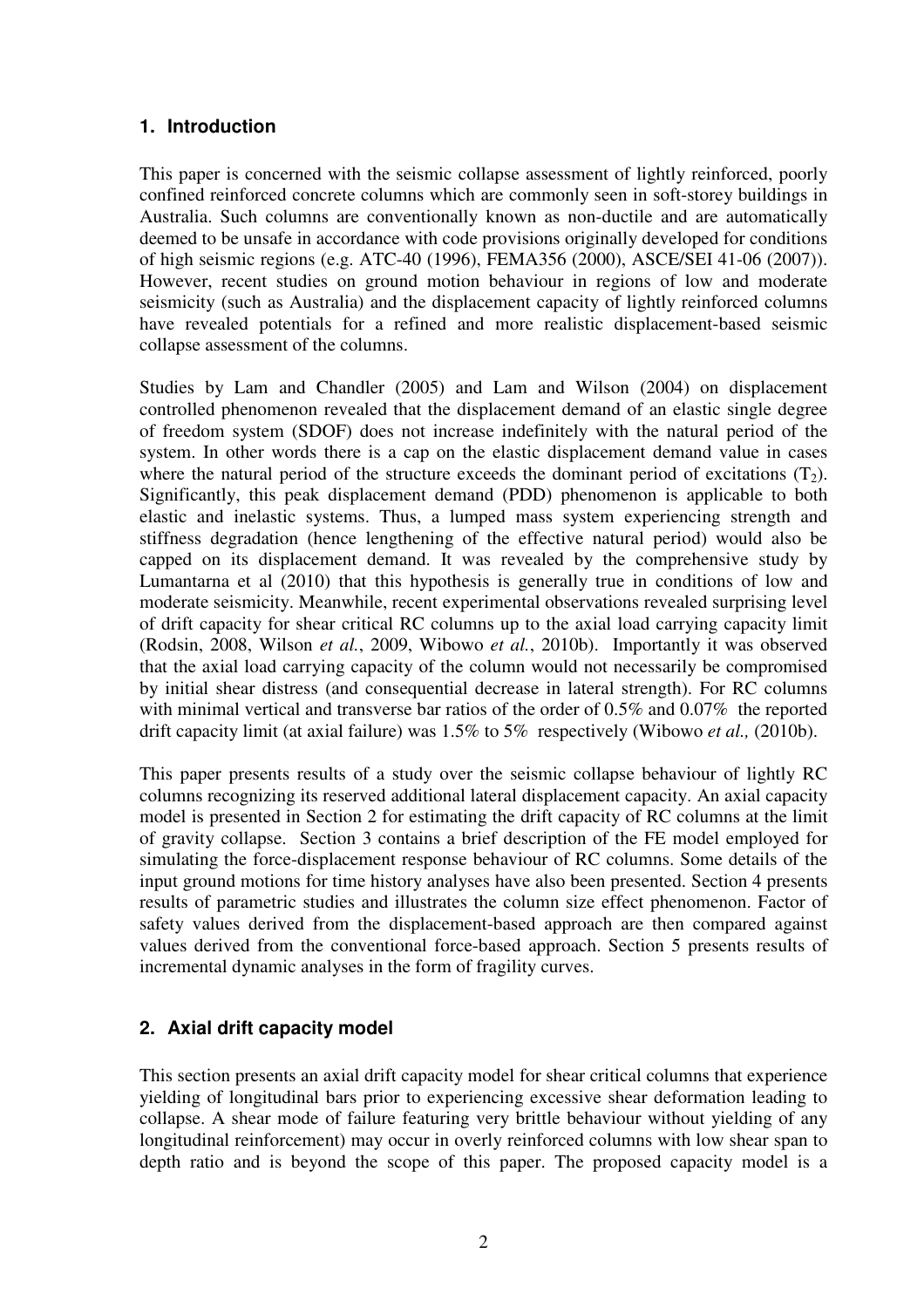modified/supplemented version of the model proposed by Elwood and Moehle (2005) and has been validated against column specimens that were tested at Chulalongkorn University in Thailand forming part of the collaboration with Swinburne University of Technology and University of Melbourne. The tested cantilever columns (S1- to S4) had dimensions of 270× 300×1200 , moderate axial load ratio of 20% to 40 %, a nominal transverse bar ratio of 0.07% ( $\phi$ 6 @ 300 mm) and vertical bar ratio of 0.5% to 1%. Refer to publications by the authors (Wibowo *et al.*, 2010b, 2010a) for detailed descriptions of the column specimens, test set up and experimental observations.

## **2.1. Drift capacity model proposed by Elwood and Moehle (2005)**

In the capacity model proposed by Elwood and Moehle, all axial loads supported by a shear damaged column must be transferred across the shear failure plane through a mechanism known as shear – friction which is function of the normal stresses applied onto the crack surface. These normal stresses are resulted from (i) the elongation of the transverse and longitudinal reinforcements crossing the crack surface and (ii) gravity load on the column resolved in the direction perpendicular to the crack surface (Figure 1). Axial load failure (ie gravity collapse) is imminent as the shear friction demand exceeds the shear-friction resistance limit on the crack surface. A sudden drop in the frictional resistance can be resulted from softening of the transverse bars, opening of the shear crack and crushing of concrete at the reduced contact area.

Elwood and Mohele based their analyses on the equilibrium of forces at the critical crack plane (as shown in Figure 1) and proposed Eq.1 for estimating the drift ratio  $(\Delta/L)$  at axial failure as a function of a number of key parameters: namely axial load (P), transverse bar area ( $A_{st}$ ), transverse bar yield strength ( $f_{st}$ ), spacing of stirrups(s) and  $d_c$  which is the distance from centreline to centreline of vertical bars.

$$
\left(\frac{\Delta}{L}\right)_{axial} = \frac{4}{100} \frac{1 + (\tan \theta)^2}{\tan \theta + P\left(\frac{s}{A_{st}f_{yt}d_c \tan \theta}\right)}
$$
(1)

An empirical trend line (Eq.2) has also been proposed for estimating the critical crack angle  $\theta$  as a function of the axial load ratio ( $P/P_0$ ).  $\theta$  values were obtained from direct measurement of the observed critical crack angles of the corresponding columns.

$$
\theta = 55 + 35P/P_0 \quad \text{where} \tag{2}
$$

$$
P_0 = 0.85 f_c (A_{g} - A_{sl}) + f_{yl} A_{sl}
$$
\n(3)

where  $P_0$  is the axial capacity of the undamaged column,  $f_c$  is the concrete compressive strength,  $A_g$  is the gross area of column cross section,  $A_{sl}$  is the area of longitudinal steel and  $f_y$  is the yield strength of longitudinal reinforcement.

In deriving Eq.1 the following steps were taken :

1. Equations of equilibrium in horizontal and vertical directions were written to incorporate resolved components of forces acting on the critical shear crack (Figure 1). Dowel actions of the longitudinal bars  $(V_s)$  were excluded given its reported limited effects.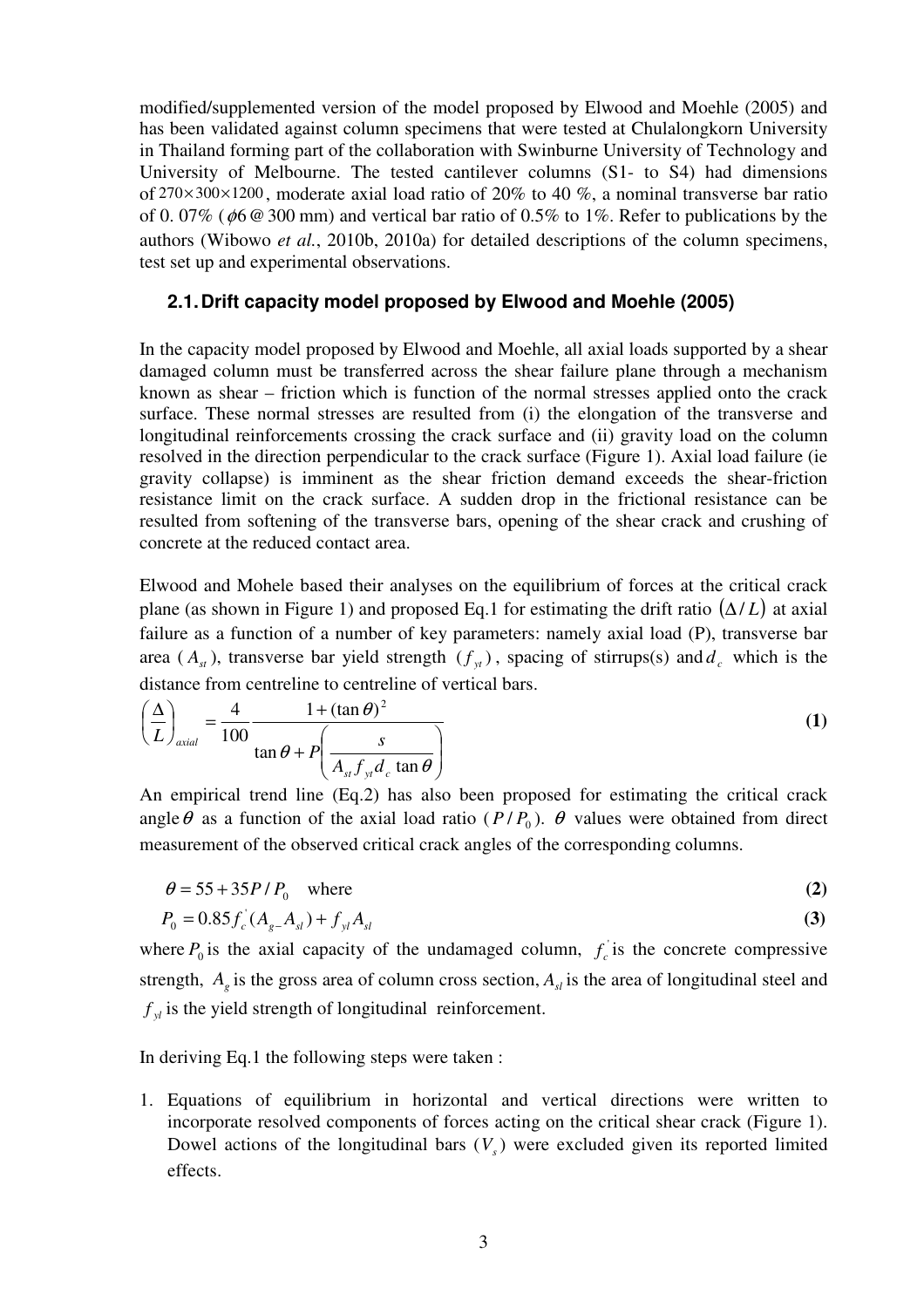- 2. With reference to the classical shear friction model, the unknown shear resistance force  $V_{sf}$  was replaced by the product of the effective coefficient of friction  $\mu$  and compression force (*N*) which acts in the direction normal to that of the crackline.
- 3. Algebraic manipulations of the equations of equilibrium resulted in an expression for estimating  $\mu$  as functions of the amount of transverse reinforcement, axial load ( $P$ ) and critical crack angle  $\theta$  (Eq 4). The value of the external shear force (*V*) has been set to zero given that the shear (lateral) capacity is negligible when approaching axial failure.

$$
\mu = \frac{P - A_{st} f_{yt} d_c / s}{P/\tan \theta + A_{st} f_{yt} d_c \tan \theta / s}
$$
(4)

- 4.  $\mu$  values were then estimated using equation (4) for each of the 12 columns included in the dataset. In these calculations an average critical crack angle ( $\theta = 65^{\degree}$ ) was assumed for all the columns.
- 5. The calculated  $\mu$  values were then plotted against total drift ratios at axial failure ( $\Delta/L$ ) as obtained experimentally (Figure 3). The trend displayed by the figure could be represented by Eq.5.

$$
\mu = \tan \theta - \frac{100}{4} \left( \frac{\Delta}{L} \right)_{\text{Axial}} \ge 0 \tag{5}
$$

6. Equation 5 was then substituted back into the unified equilibrium equation (as outlined in Step 3) for estimating the drift ratio at axial failure (Eq.1).



Figure 1. Forces acting at critical shear cracks

Equations 1 to 3 were considered for estimating the ultimate drift capacity of the columns tested in Thailand. The first column (S1), however, was excluded from analyses presented herein as the mode of failure was not dominated by shear. The drift limits of Columns S2- S4 calculated using these equations were found to be significantly exceeded by values observed from the laboratory experiments. Reasons for the discrepancies have been postulated: (i) inclusion of pre-yield displacement in the calibration of the value of the shear friction coefficient (Eq.5, Figure 3) and (ii) errors in estimating the value of  $\theta$  (ie,  $\theta = 65^{\circ}$ or the values obtained from Eq. 2 for Columns S2 and S3).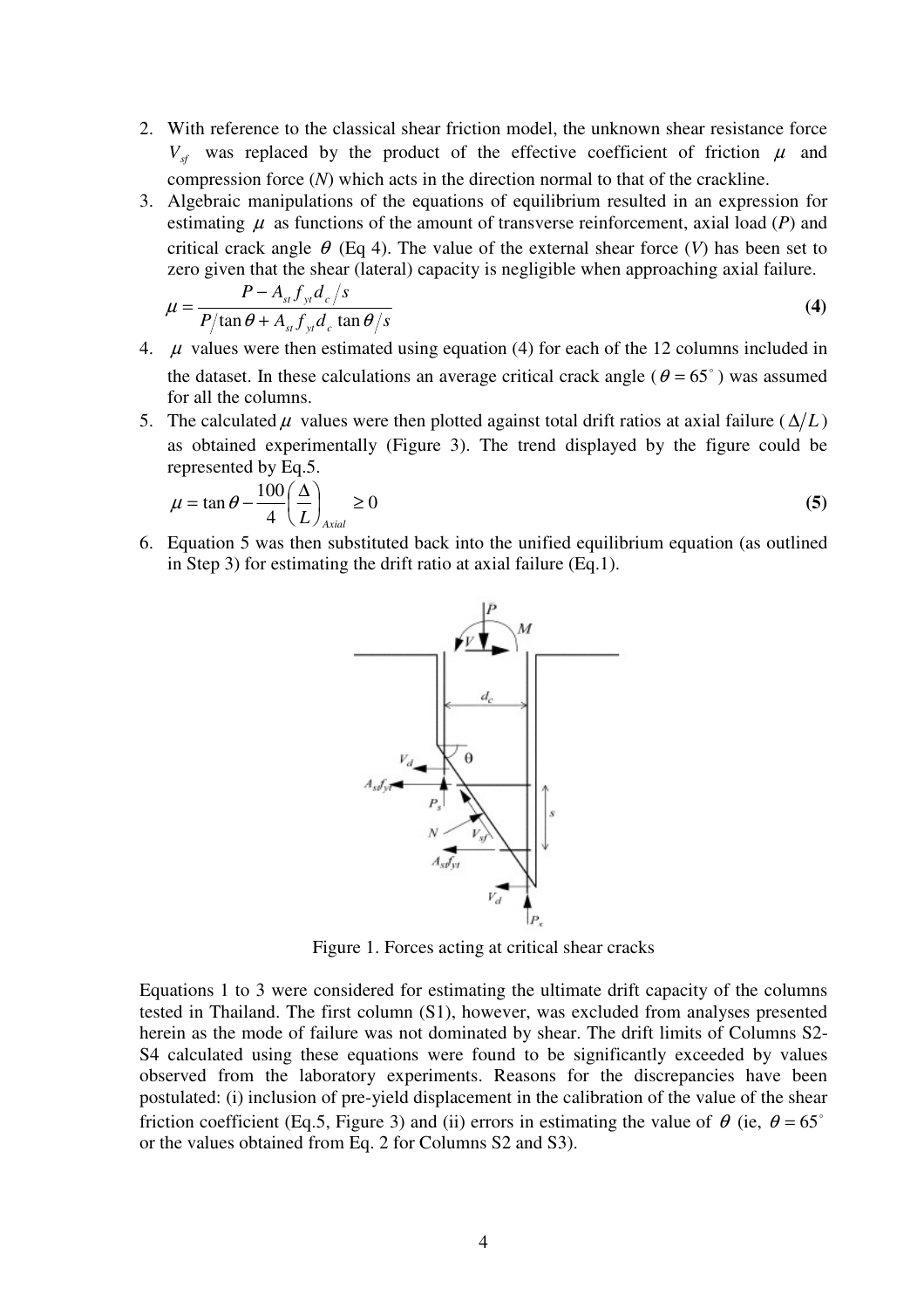#### **2.2. Revision to the estimated angle of critical shear crack**

Figure 2.a was taken from Elwood and Moehle (2005) which shows the observed critical crack angles for columns reported in their study. The solid line shown in the figure is the line of best fit as defined by Eq. 2 (given before). Figure 2.b shows similar experimental results observed in this study for Columns S2 to S4 superimposed by the same trend line.



Figure 2. Correlation of the critical shear crack angle with axial load ratio P/P0 – (a) Results from Elwood and Moehle (2005), (b) Results derived from this study

It can be seen that both sets of experimental data are generally consistent in spite of the fact that the vertical bar ratio of the columns tested in this study was much lower than column specimens reported by Elwood and Moehle (by at least a factor of two). However, it is evident from the experimental data presented in Figures 2a and 2b that the value of the critical crack angle  $(\theta)$  would not increase indefinitely with the axial load ratios  $P/P_0$  which is contrary to Eq.2. It is proposed herein that Eq 2. is only valid in conditions where  $P/P_0 \le 0.25$ . For higher values of the axial load ratio, the crack angle may conservatively be taken as a constant value equal to 59 degree. Eq. 2 is accordingly defined as follows:

$$
\theta = 55^{\circ} + 35P/P_0 \text{ for } P/P_0 \le 0.25
$$
  
\n
$$
\theta = 59^{\circ} \qquad \text{for } P/P_0 > 0.25
$$
 (6)

#### **2.3. Revision to the effective coefficient of friction**

o

Elwood and Moehle (2005) introduced the effective coefficient of friction  $\mu$  (or  $\mu_m$ ) which is function of the total drift ratio  $\Delta/L$  (as per Eq.5)

It is proposed herein that the effective coefficient of friction  $\mu$  be related only to the portion of drift in excess of the yield drift ratio ( $\Delta_y/L$ ). This may be justified considering the fact that the formation of a critical shear crack would typically coincide with the occurrence of flexural yielding for lightly confined columns. Thus, the total drift ratio at the limit of axial failure be estimated as the sum of the flexural (yield) drift ratio and the post yield drift ratio as defined by Eq.1.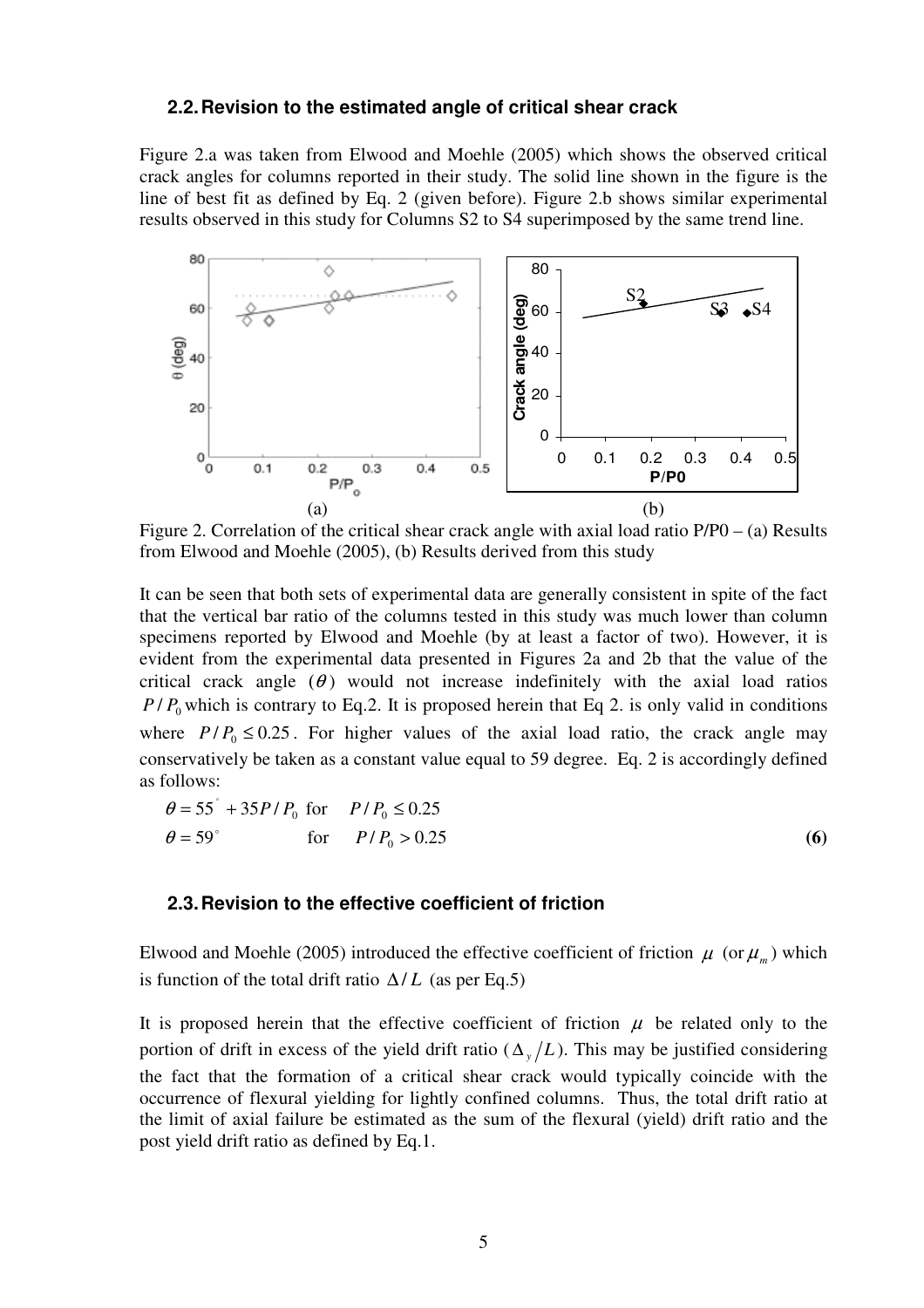

#### **2.4. Revision to yield curvature**

Yield curvature is required for estimating yield deformation which may be obtained using a rigorous non-linear section analysis (moment-curvature analysis). Yield curvature  $\phi$ <sub>y</sub> may alternatively be obtained by employing the simplified equation proposed by Priestley *et al.* (2007).

$$
\phi_{y} = k\epsilon_{y} / d \tag{7}
$$

where  $\varepsilon_y$  is the yield strain, *d* is the depth of a section and  $k = 2.1$  for rectangular RC columns (recognizing that, in general, the value of  $k$  is insensitive to the axial load ratio and reinforcement ratio).

However, Figure 4 shows values of  $k = \phi_y d / \varepsilon_y$  (obtained from non-linear momentcurvature analyses) for the three sections  $(A, B & C)$ , with axial load ratios varying in the range: 0.1 - 0.4 and vertical bar ratios varying in the range: 0.5% - 1.5%. The transverse reinforcement ratio was 0.07% for all cases which were characterised by the conditions of un-confinement. The thick dashed line in this figure represents the average trend as represented by Eq.8. It is seen that the mean value of k obtained from analyses (ie.  $K=2.14$ ) is in good agreement with K=2.1 as recommended by Priestley *et al.* (2007). It is therefore suggested that Eq. 8 be used for the purpose of this study for obtaining refined estimates for the value of the yield curvature and hence yield drift.

$$
K = 3 \times \rho + 1.4, \qquad 0.1 \le \rho \le 0.4 \text{ and}
$$
  
\n
$$
\rho = P/A_g f_c' \tag{9}
$$

Table 1 presents the estimated drift value at axial failure for the tested columns S2-S4 using the outlined simplified approach (Sections 2.2 to 2.4). This table shows that the estimated ultimate drift capacities are reasonably close to experimental observations.

Table 1. Observed and Estimated drifts at the limit of axial collapse for Columns S2-S4

|                |       | Column Observed Estimated | Yield drift |              | Post yield   Estimated drift | Observed         |
|----------------|-------|---------------------------|-------------|--------------|------------------------------|------------------|
|                | crack | crack angle               | ratio%      | drift ratio% | at gravity                   | drift at gravity |
|                | angle | Ea. 4                     | Egs. 6.7&   | Ea.1         | collapse%                    | collapse %       |
| S <sub>2</sub> | 63.4  | 61.4                      | 0.69        | 1.25         | 1.94                         | 2.25             |
| S <sub>3</sub> | 59    | 59                        | 0.89        | 0.60         | 1.5                          | 1.5              |
| S <sub>4</sub> | 59    | 59                        | 0.91        | 0.47         | 1.38                         | 1.5              |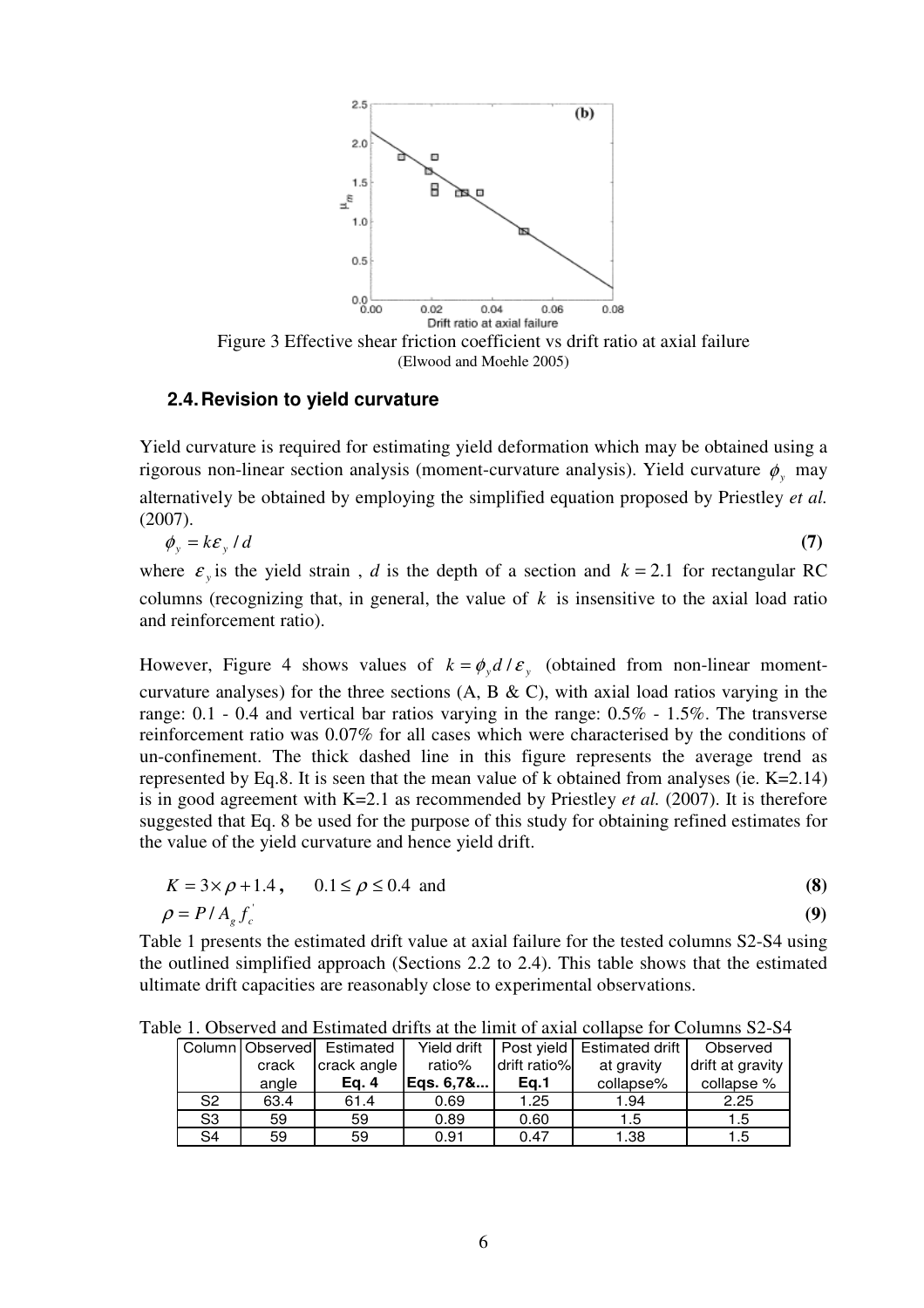

Figure 4. Parameter *K* as a function of axial load ratio (P/Agf'c) Sections: A(270mm\*300mm), B (360\*360) and C (540\*540)

# **3. Inelastic time history analysis**

Finite element program 'OpenSees' by McKenna et al. (2000) was employed for simulating the force-displacement behaviour of the RC columns of interest. The FE model developed utilizes a non linear beam column element with a hinge at each end. Column nonlinearity is defined at the level of materials and through the input stress-strain relationships for concrete and steel. The element plasticity is distributed within the user-specified hinge length and with the aid of the two integration points implemented at each end. A separately defined fibre section is assigned to each hinge as is required for the built-in nonlinear momentcurvature analysis. This element is therefore capable of including the axial-flexural interaction of stresses. The ultimate drift limit at axial failure however is estimated in accordance with the procedure outlined in Section 2 and is introduced manually.

Figure 5 shows the force-displacement hysteretic response of Column S4. It is shown that the simulated and observed responses are in good agreement. Similar results were obtained for Columns S2 and S3. Consequently, the calibrated FE model was considered reliable for simulating the force-displacement response of similar columns included in the parametric study.

Forty accelerograms on rock sites were generated by stochastic simulations of the seismological model using Program GENQKE as input data required for time history analyses (Lam, 1999, Lam et al., 2000, Lam et al., 2005). These accelerograms represent the design level of excitations expected in Australia for a return period of 500 years (PGV on rock  $\sim$  60mm/s). Different magnitude - distance combinations (M= 5.5-7, R=20-85km) consistent with the design PGV level were considered to account for the random nature of earthquake excitations. Simulated ground motions on rock were then amplified using the well established program, SHAKE, (Idriss and Sun, 1992) to generate representative accelerograms on soil sites. For this purpose three representative boreholes (classified as class C in accordance with AS1170) with initial site periods ranging from 0.25s to0.59 s have been included in the simulations.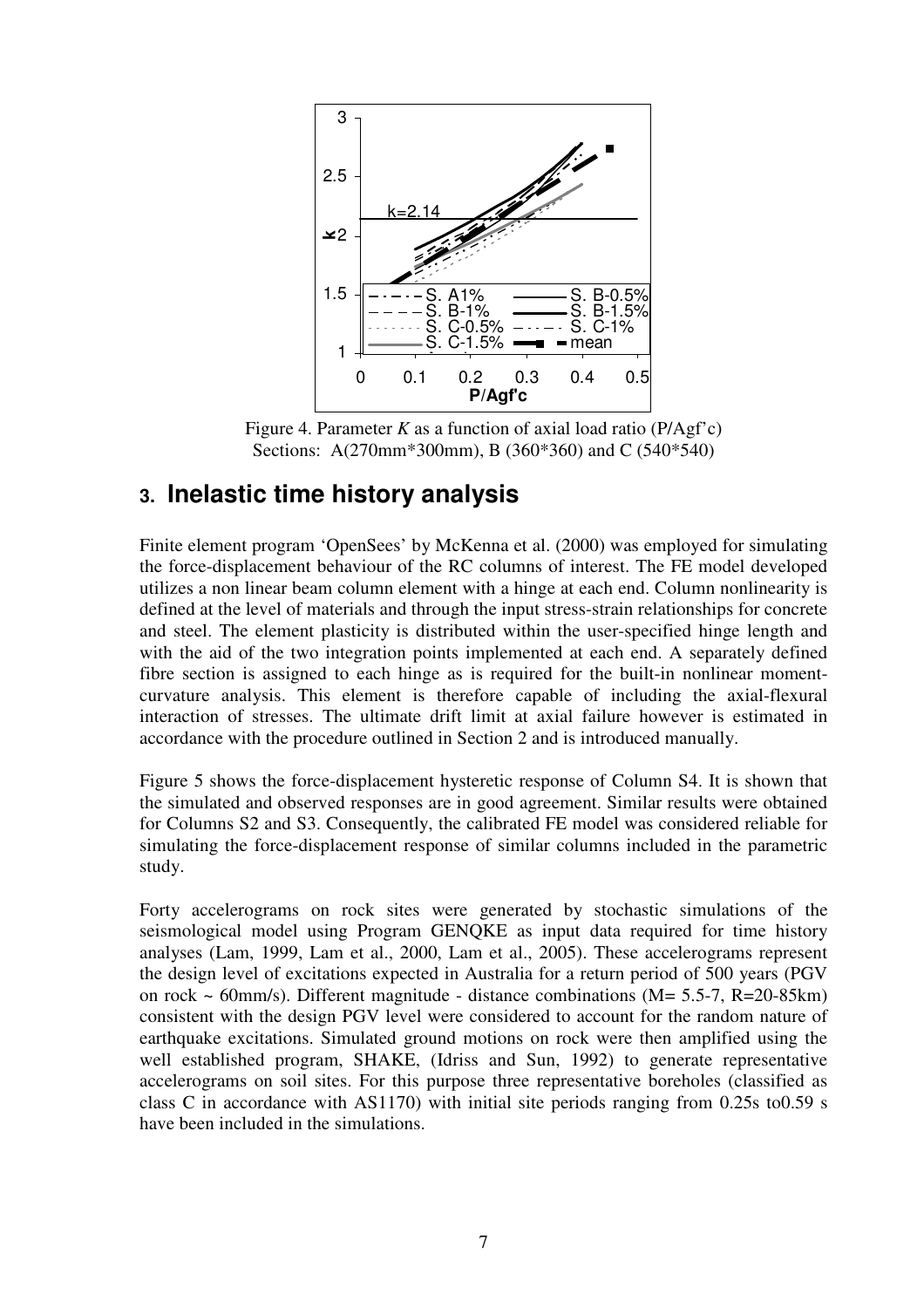

Figure 5. Observed and simulated hysteretic responses for Column S4.

## **4. Assessment for collapse of columns**

Figure 6 presents results of seismic assessment of three columns with a constant square cross section of 450mm\*450mm. In this group (Group 1), the height of the columns varied within the range of 2880mm to 4320mm. The axial load ratio was 40%, longitudinal and reinforcement ratio was 1% and transverse reinforcement ratio was 0.07%. Columns were free to sway with a fully fixed connection to the base and rotationally fixed connection to the rest of the structure at the upper end of the column. As can be seen in Figure 6, the average and maximum displacement demands as obtained from 40 inelastic time history analyses are superimposed onto the simulated backbone curve of the corresponding columns. The ultimate point on each backbone curve was estimated using the proposed axial capacity model as described in Section 2.

It was found that the shortest column (SH, with natural period of T=0.4) has the least factor of safety (*FOSdis* =1.2) in spite of the higher stiffness and lateral force capacity. Factor of safety is calculated herein as the ratio of the column displacement capacity at the limit of gravity collapse and the maximum displacement demand.



Figure 6. Visualization of the seismic collapse assessment of the columns in Group 1 Height is the only parameter included in this group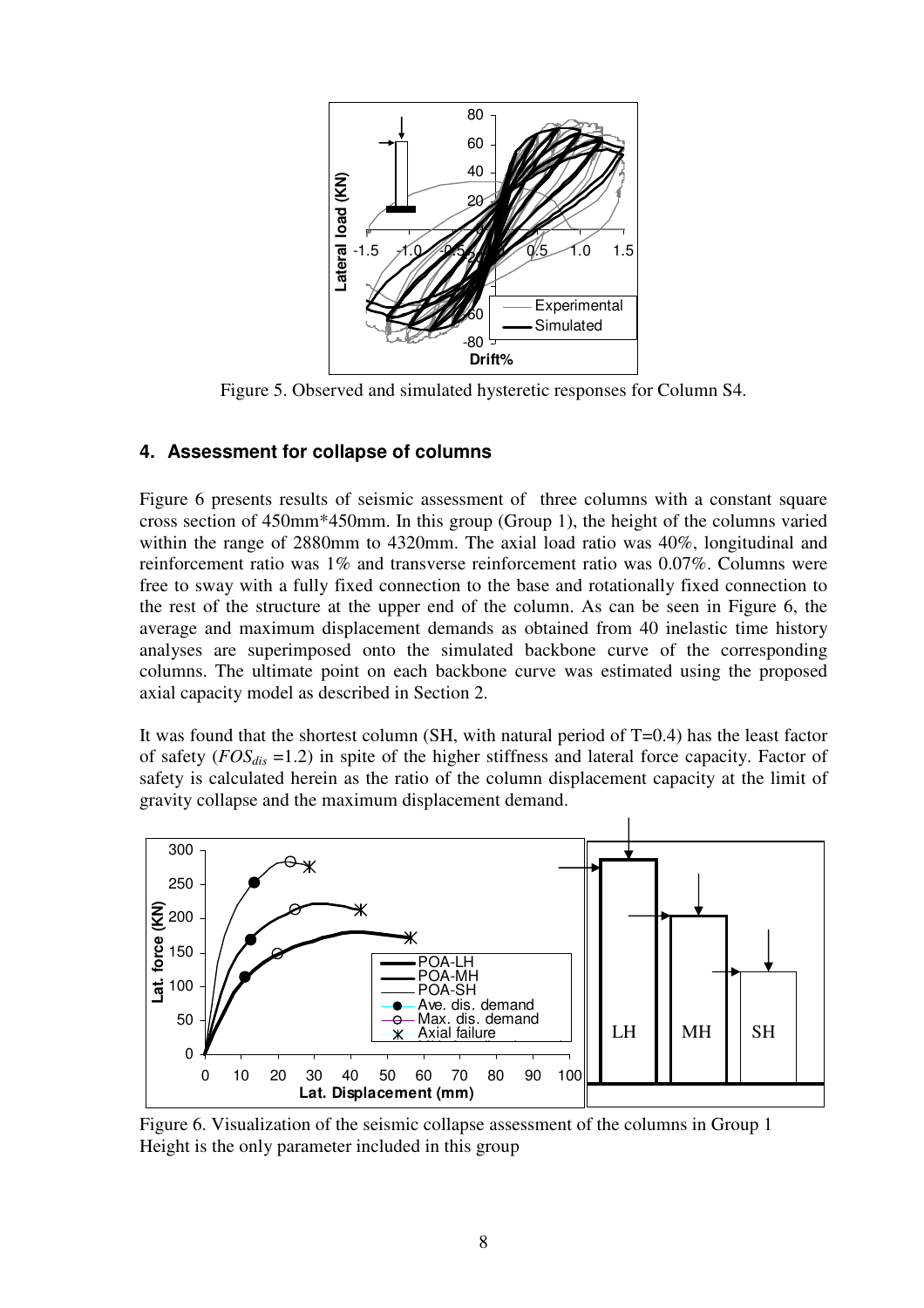It is shown that for a given cross section of the column and material property, the shorter the column the lower the value of the yield displacement capacity and natural period of vibration (because of higher value of  $K = 12EI/L^3$ ). For ground motions on class C sites the peak response spectral displacement would typically peak at a natural period of less than 0.6 second. Thus, the short column (SH) would experience a slightly higher level of displacement demand whilst having the most limited displacement capacity as shown in Figure 6. In contrast, the long column (LH) would be subject to a slightly lower displacement demand whilst having the highest drift capacity, which is translated to a factor of safety  $FOS_{dis} = 2.7$ . Interestingly, applying the force-based approach would have estimated very different factor of safety (*FOS force*) values which varied in the range 0.6 -0.74 implying that the columns would be unsafe in the projected level of earthquake ground shaking (where *FOS force* is defined as the ratio of lateral load capacity of the column and the seismic shear force demand estimated in accordance with AS1170.4 for PGV value of 60 mm/s on rock).

Figure 7 presents similar results for columns in Group 2 featuring various dimensions but a constant aspect ratio. The medium size column (MD) has the same dimensions as the columns in Group 1. Colmuns LD and SD have been scaled up and down by 25% respectively from the dimension of Column MD. The axial load ratio and reinforcement ratios were kept the same as with columns in Group 1. It was found from inelastic time history analyses of these columns that the value of the seismic displacement demand of each column was well within the respective displacement capacity and with values of *FOSdis* varying in the range 1.2 - 2 (Figure 7). In contrasts, values of *FOSforce* as derived from the conventional force-based procedure were all less than unity.



Figure 7 .Visualization of the seismic collapse assessment of the columns in Group 2 Column size is the only parameter included in this group. Aspect ratio is constant

## **5. Incremental dynamic analysis- Fragility curves**

A total of 108 accelerograms on rock (with incremental intensity) were generated using the procedure outlined in Section 3. Nine earthquake scenarios of different magnitude-distance combinations (i.e. M=7, R=10 to 70km) were considered. The accelerograms that have been generated are characterised by peak ground velocity (PGV) values ranging between 34 and 400 mm/s.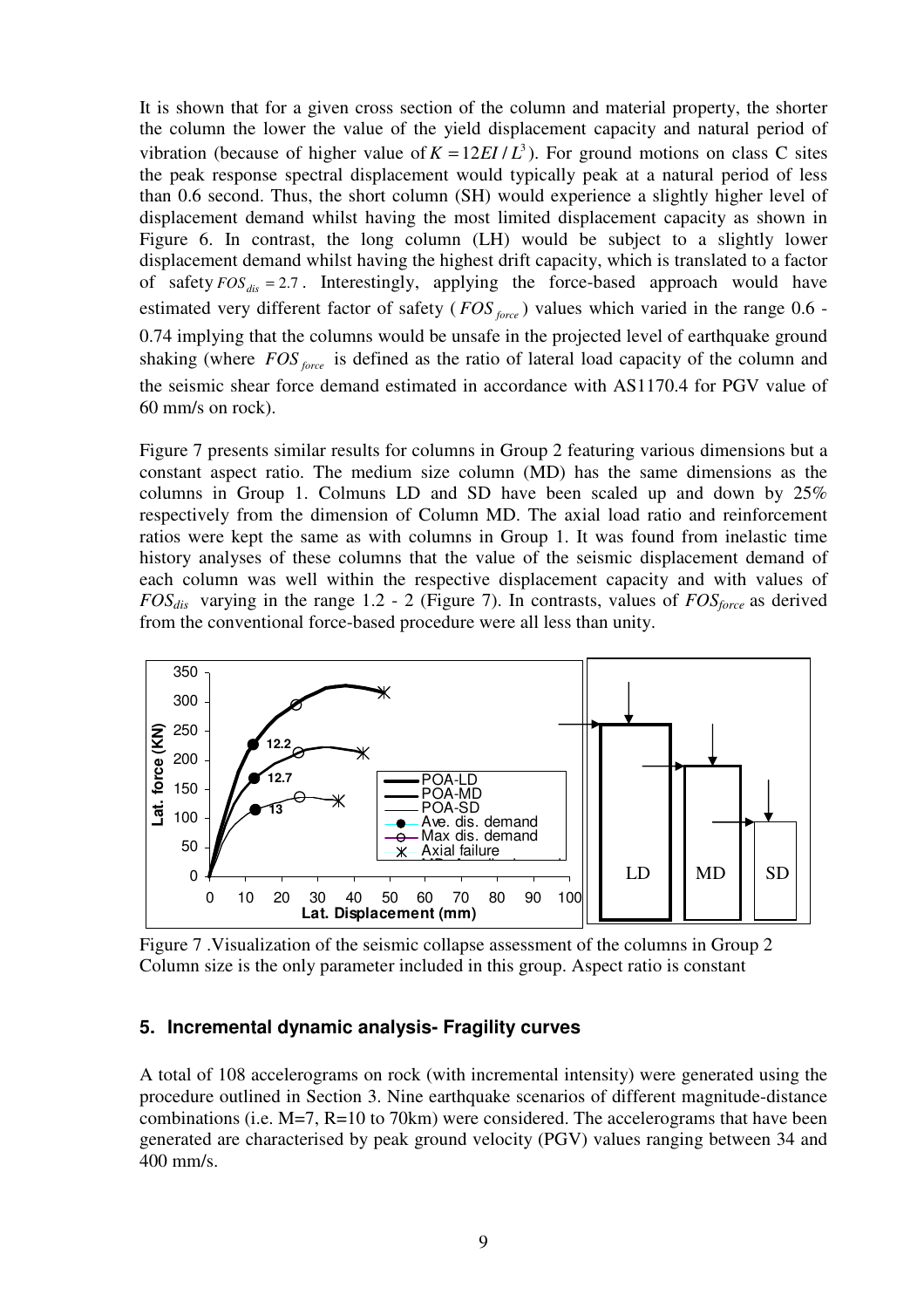Displacement demand values imposed on each of the columns by the incremental ground motions were calculated using inelastic time history analysis (considered columns are addressed in Figures 6 and 7). To identify cases of collapse the calculated demand values were compared against the respective drift capacity values (as calculated using the procedure outlined in Section 2). Fragility curves were then constructed (in accordance with the procedure described by Shinozuka et al (2001)) to correlate the cumulative probability of collapse against maximum response spectral velocity (*RSVmax*) value of the ground shakings.

Results presented in Figure 8 for lightly reinforced RC columns suggest that height is an important parameter affecting the probability of failure of the columns. Column *size* also has significant effect on the probability of failure but of lesser extent compared to *height*. Detailed discussion on trends requires rigorous justification which is beyond the scope of this paper. It is however evident that for a given aspect ratio, axial load ratio and reinforcement ratio, the smaller the dimensions of the column, the higher the probability of collapse.



Figure 8. Probability of collapse of lightly reinforced RC columns (notations in legend - L: large, M: medium, S: Small size, D: dimensions, H: height)

## **6. Summary and Conclusions**

- i. An axial capacity model is proposed for estimating the drift capacity of lightly reinforced concrete columns at the limit of gravity collapse (Section 2).
- ii. In the proposed axial capacity model, the value of the total drift capacity is calculated as the sum of *yield drift* and *post yield drift* capacity (which can be estimated using Eq.1).
- iii. An OpenSees FE model was employed for simulating the force-displacement response behaviour of the lightly reinforced RC columns. The simulated hysteretic models have been calibrated against results obtained from experiments conducted in Thailand.
- iv. A range of lightly reinforced ( $\rho_l = 1\%$ ) and poorly confined ( $\rho_t = 0.07\%$ ) RC columns with a high axial load ratio (40%) were then assessed by non-linear time history analyses using the calibrated hysteretic models. The columns were subjected to designlevel, spectrum-compatible earthquake excitations (for class C) with incremental intensity.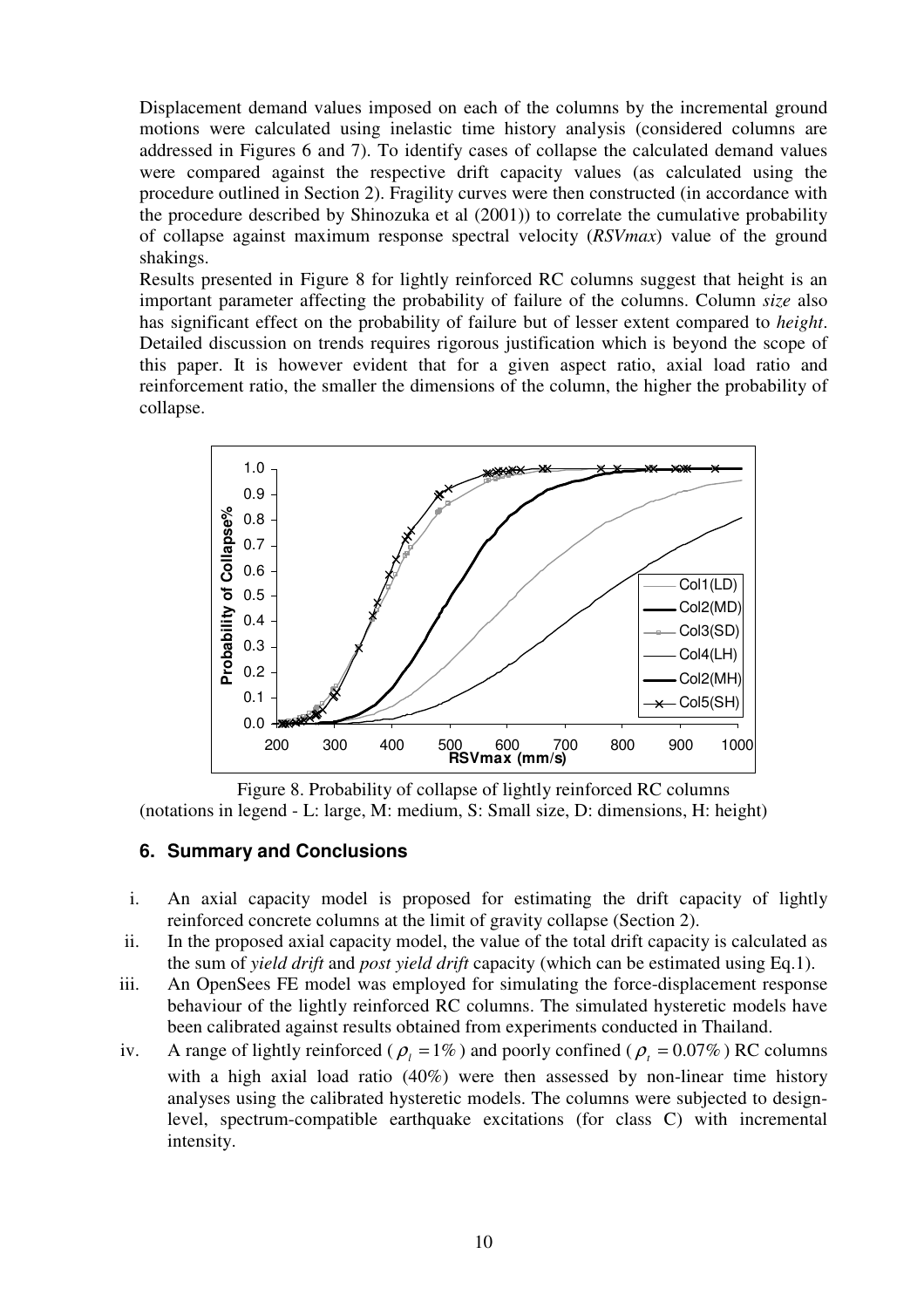- v. At design level, the calculated factor of safety *FOSdis* values based on displacement principles were in the range 1.2 to 2.7. In contrasts, *FOS force* values calculated from conventional force-based procedure were less than unity.
- vi. Fragility curves have been constructed to correlate the cumulative probability of collapse of the columns with the maximum response spectral velocity of the earthquake ground motions.
- vii. Based on the analyses carried out during this study it was concluded that for a given aspect ratio, axial load ratio and reinforcement ratio, the smaller the dimensions of the column, the higher the probability of collapse.

# **7. References**

- ASCE/SEI 2007. Seismic Rehabiliation of Existing Buildings (ASCE/SEI 41-06). Virginia, USA: American Society of Civil Engineers.
- ATC 1996. Seismic Evaluation and Retrofit of Concrete Buildings (ATC-40). California, USA: APPLIED TECHNOLOGY COUNCIL.
- ELWOOD, K. J. & MOEHLE, J. P. 2005. Axial Capacity Model for Shear-Damaged Columns. *ACI Structural Journal,* 102**,** 578-587.
- FEMA 2000. PRESTANDARD AND COMMENTARY FOR THE SEISMIC REHABILITATION OF BUILDINGS (FEMA 356). FEDERAL EMERGENCY MANAGEMENT AGENCY, Washington, D.C.
- IDRISS, I. & SUN, J. 1992. Users Manual for SHAKE91. National Institute of Standards and Technology, Maryland, USA and University of California, Davis, USA.
- LAM, N. 1999. Program 'GENQKE' user's Guide. Department of Civil & Environmental Engineering, University of Melbourne, Australia.
- LAM, N. & CHANDLER, A. 2005. Peak displacement demand of small to moderate magnitude earthquakes in stable continental regions. *Earthquake Engineering & Structural Dynamics,* 34**,** 1047.
- LAM, N. & WILSON, J. 2004. DISPLACEMENT MODELLING OF INTRAPLATE EARTHQUAKES. *ISET Journal of Earthquake Technology,* 41**,** 15-52.
- LAM, N., WILSON, J. & HUTCHINSON, G. 2000. Generation of synthetic earthquake accelerograms using seismological modelling. *Journal of Earthquake Engineering,* 28**,** 179-195.
- LAM, N., WILSON, J. & VENKATESAN, S. 2005. Accelerograms for Dynamic Analysis under the New Australian Standard for Earthquake Actions. *Electronic Journal of Structural Engineering,* 5**,** 10-35.
- LUMANTARNA, E., LAM, N., WILSON, J. & GRIFFITH, M. 2010. Inelastic Displacement Demand of Strength-Degraded Structures. *Journal of Earthquake Engineering,* 14**,** 487-511.
- MCKENNA, F., FENVES, G. L. & SCOTT, M. H. 2000. Open system for earthquake engineering simulation. Berkeley, Calif. University of California.
- PRIESTLEY, M. J. N., CALVI, G. M. & KOWALSKY, M. J. 2007. *Displacement-Based Seismic Design of Structures,* Pavia, ITALY, IUSS Press.
- RODSIN, K. 2008. *Seismic performance of soft-storey buildings in low to moderate seismicity regions.* PhD Thesis, University of Melbourne.
- SHINOZUKA, M., FENG, M. Q., KIM, H., UZAWA, T. & UEDA, T. 2001. Statistical analysis of fragility curves. Technical Report MCEER, Department of Civil and Environmental Engineering, University of Southern California, Los Angeles, California.